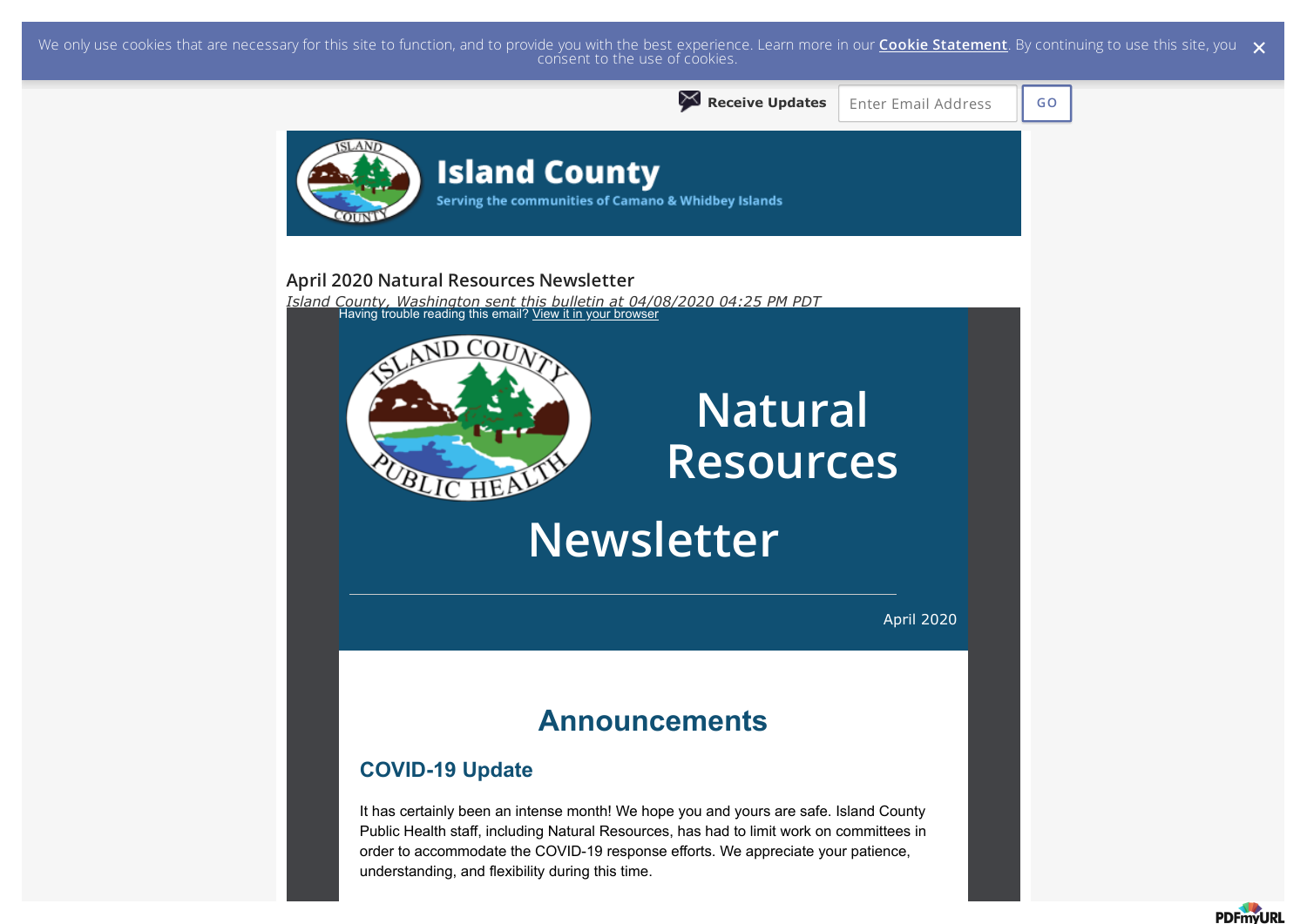For COVID-19 resources and updates, please visit Island County Public Health's COVID-19 webpage. We wish the best to all of you, and are very thankful to be part of such a strong, resourceful community.

### **Surface Water 5K Runoff Postponed!**

Island County's Surface Water Runoff 5k and fun run event was scheduled for Saturday, May 16, and has been postponed due to COVID-19. There will be more information to come - we'll provide an update as soon as we can!



**Island County Surface Water Runoff** 5k and Kids Fun Run

### **Funding Opportunities**

The National Fish and Wildlife Foundation has announced the National Coastal Resilience Fund Request for Proposals (RFP) for 2020. Pre-proposals are due Wednesday, April 8th!

The 2020 Estuary and Salmon Restoration (ESRP) grant competition is open! The preapplication window has been extended to Wednesday, April 15. Submit your pre-proposal to PRISM by then. Check out the ESRP All-Grants webinar recording here.

The National Fish Habitat Partnership has announced a new Small Grants Program for 2020, thanks to a \$50,000 contribution from Bass Pro Shops. All 20 Fish Habitat Partnerships under the National Fish Habitat Partnership are eligible to apply. Submit a project application to Ryan Roberts at **rroberts@fishwildlife.org** by 5pm on Thursday, April 16.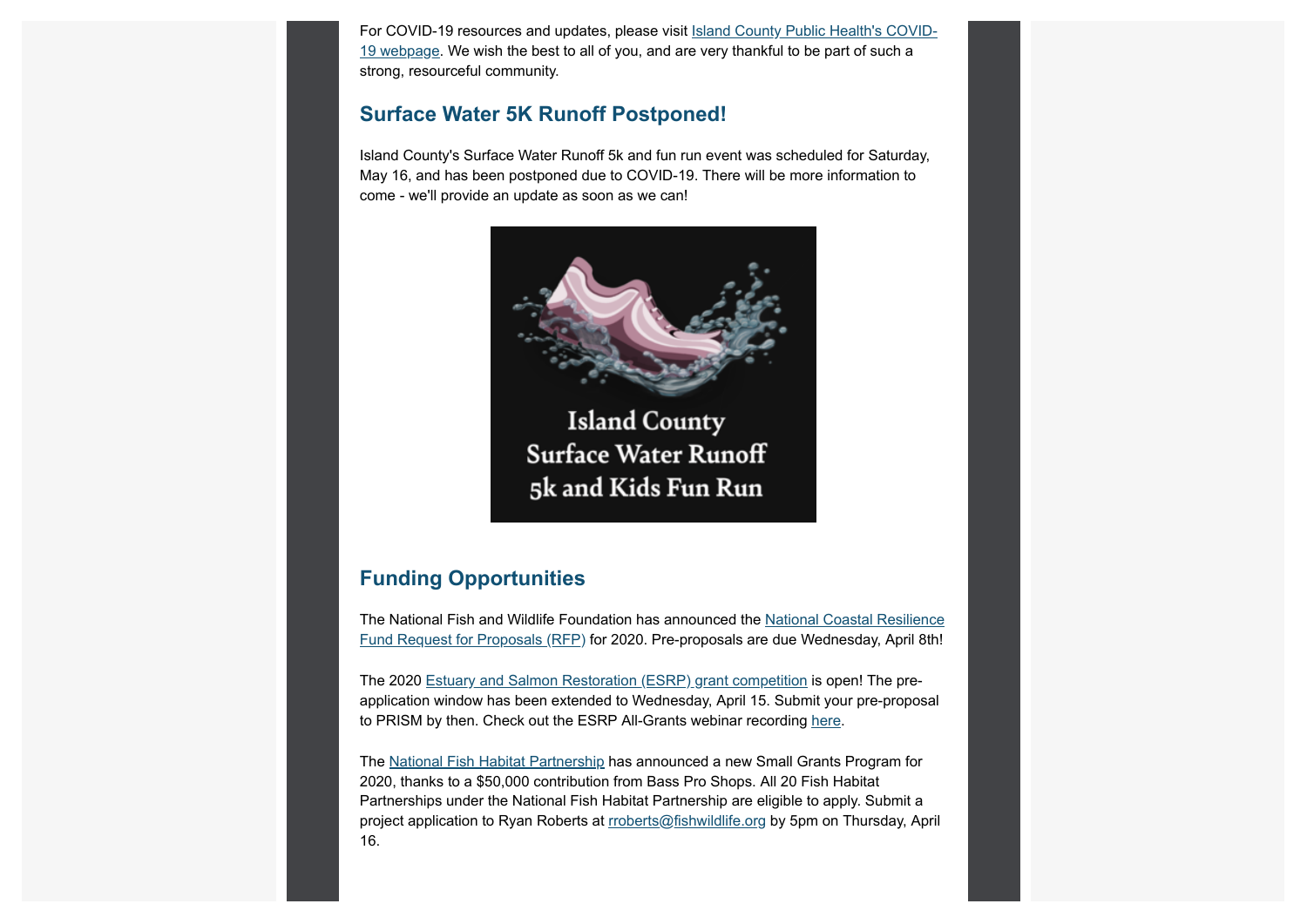Check out this tool from the Washington Fund Directory! It's a one-stop funding directory for local governments seeking state funding.

Puget Sound Info has a list of funding sources for Puget Sound recovery activities.

# **Programmatic Updates**

### **Island Local Integrating Organization (ILIO)**

The ILIO Technical Committee will meet via WebEx Tuesday, April 14 from 1-3pm.

The Environmental Protection Agency (EPA) has extended the deadline for LIO Direct Award recommendations to Wednesday, May 20. The deadline to finalize their investments and notify EPA is still Tuesday, June 30.

The Stormwater Strategic Implementation Lead (SIL), in conjunction with its Advisory Team (SIAT), is hosting a call-in workshop on Wednesday, April 29 for rural jurisdictions. It's designed to produce detailed strategies for stormwater management needs (what, who, where, when, how and why). The workshop will address planning, staffing, access to needed tools and research, and the unique conditions that face our communities. If you are interested in participating, please contact Lori Clark at l.clark@islandcountywa.gov or 360-679-7352.

Be sure to check ILIO's website for upcoming meeting agendas and minutes.

### **Marine Resources Committee (MRC)**

While MRC activities are limited at this time, we encourage you to learn more about the MRC and our projects on our website: islandcountymrc.org. You can learn about Island County's nearshore ecosystem and the work of the MRC in a 17-minute film produced by Florian Graner, featuring some MRC members and project partners. Check it out on our About Us page.

The MRC is partnering with Sound Water Stewards (SWS) to bring online educational resources about the marine environment to local students. The educational film "Discover Our Island Shores" produced by Florian Graner will be available to students during the week around Earth Day, and students will be invited to enter an art and essay contest. Voting on the top entries will be available through the MRC and SWS websites in May!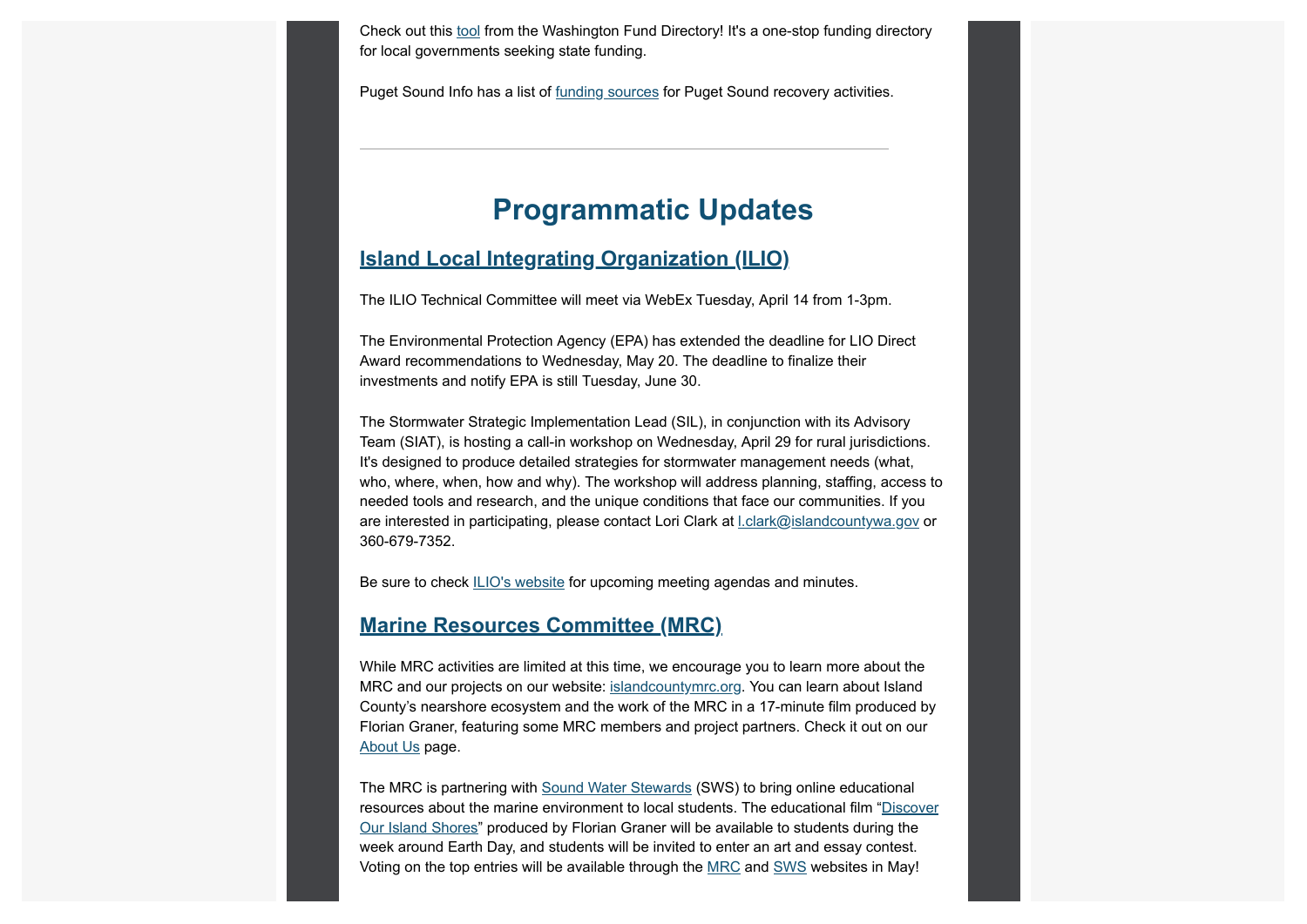MRC's April meeting has been cancelled. The next meeting will take place via WebEx on May 5 from 3-5pm.

Be sure to check MRC's website for upcoming meeting agendas and minutes.

### **Salmon Recovery**

The Island County Salmon Recovery Technical and Citizens Committee (SRTCC) hosted the Salmon Recovery Funding Board's Technical Review Panel for site visits in early March. The Review Panel heard from project sponsors about proposals requesting grant funding. Scoring by SRTCC will take place in April with final rankings completed in May.

The next SRTCC meeting will be held via WebEx Wednesday, April 15 from 1-3pm.

Be sure to check out the Salmon Recovery website for upcoming meeting agendas and minutes.

## **Resources and Interesting Reads**

#### **Local News**

We can still celebrate Whidbey Earth and Ocean Month - visit this virtual festival of resources and links.

The Whidbey-Camano Land Trust permanently protected a beautiful forested wetland on Central Whidbey!

### **Learn**

Did you know that you can make beer from kelp? Have you ever tried seaweed pasta? Did you know seaweed can combat Ocean Acidification? Learn more during a podcast about Seaweed Farming on the Coastal Cafe with Dr. Meg Chasdey.

Watch this herring spawning video - it's a short video of newly hatched herring. See below for a photo of these cuties!

The Northwest Straits Foundation (NWSF) has created a video series called Salish SeaFresh - From Tide to Table. It explores the relationships among habitat restoration,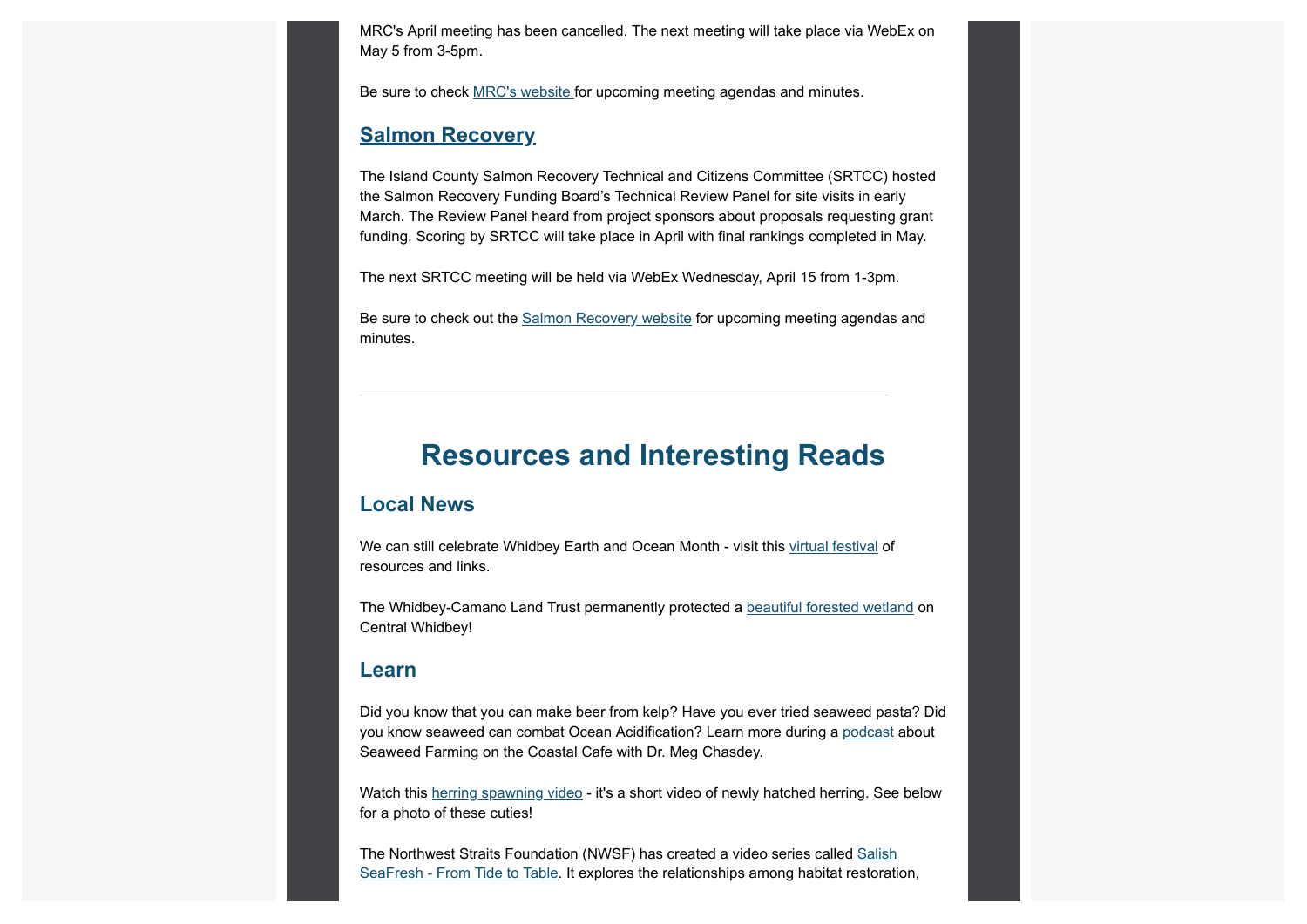sustainable seafood, and local businesses.

Have some extra free time? Recordings of this 4-part webinar series about using Marine Shoreline Design Guidelines to Improve Shoreline Stabilization Permitting are available.

Check out the new Washington Coastal Hazards Resilience Network (CHRN) website! They welcome your feedback for improvements through this survey.

The American Planning Association in partnership with the Association of State Floodplain Managers issued this excellent report on Planning for Infrastructure Resilience. While it is national in scope the document contains excellent resources applicable to our region.

### **Tools**

Check out this Coastal Risk Screening Tool from Climate Central! This new platform for maps depicts sea level rise and coastal flood risk in an easy-to-use interface.

### **Act!**

The Department of Ecology is seeking public input on draft revisions to Water Quality Policy 1-11, Chapter 1: *Assessment of Water Quality for the Clean Water Act Sections 303(d) and 305(b) Integrated Report*. Please provide feedback by Thursday, April 30. There will be a statewide webinar to explain the draft revisions and answer questions on Wednesday, April 22 at 1:30pm.

The National Oceanic and Atmospheric Administration (NOAA) has extended the public comments period for the 5-year status review for Endangered Species Act (ESA) listed species of salmon and steelhead. Comments and new relevant information related to these 5-year reviews must be received by midnight on Tuesday, May 26.

The Washington King Tides Program invites people to visit the shoreline during a king tide or high water event and take pictures of important waterfront locations in their community using the MyCoast app. These images help scientists, local planners and decision-makers understand how sea-level rise and storm surges affect our infrastructure and ecosystems. See the King Tides Photo Tracker.

Are you tired of receiving junk mail? This website gives 6 easy steps to reduce unwanted mail! https://www.ecocycle.org/junkmail.

Washington State Department of Fish and Wildlife (WDFW) had to suspend herring spawn surveys. They ask that if you observe any activity that looks like herring spawning, please take video and pictures, note the location and date, and send them to Adam Lindquist (Adam.Lindquist@dfw.wa.gov).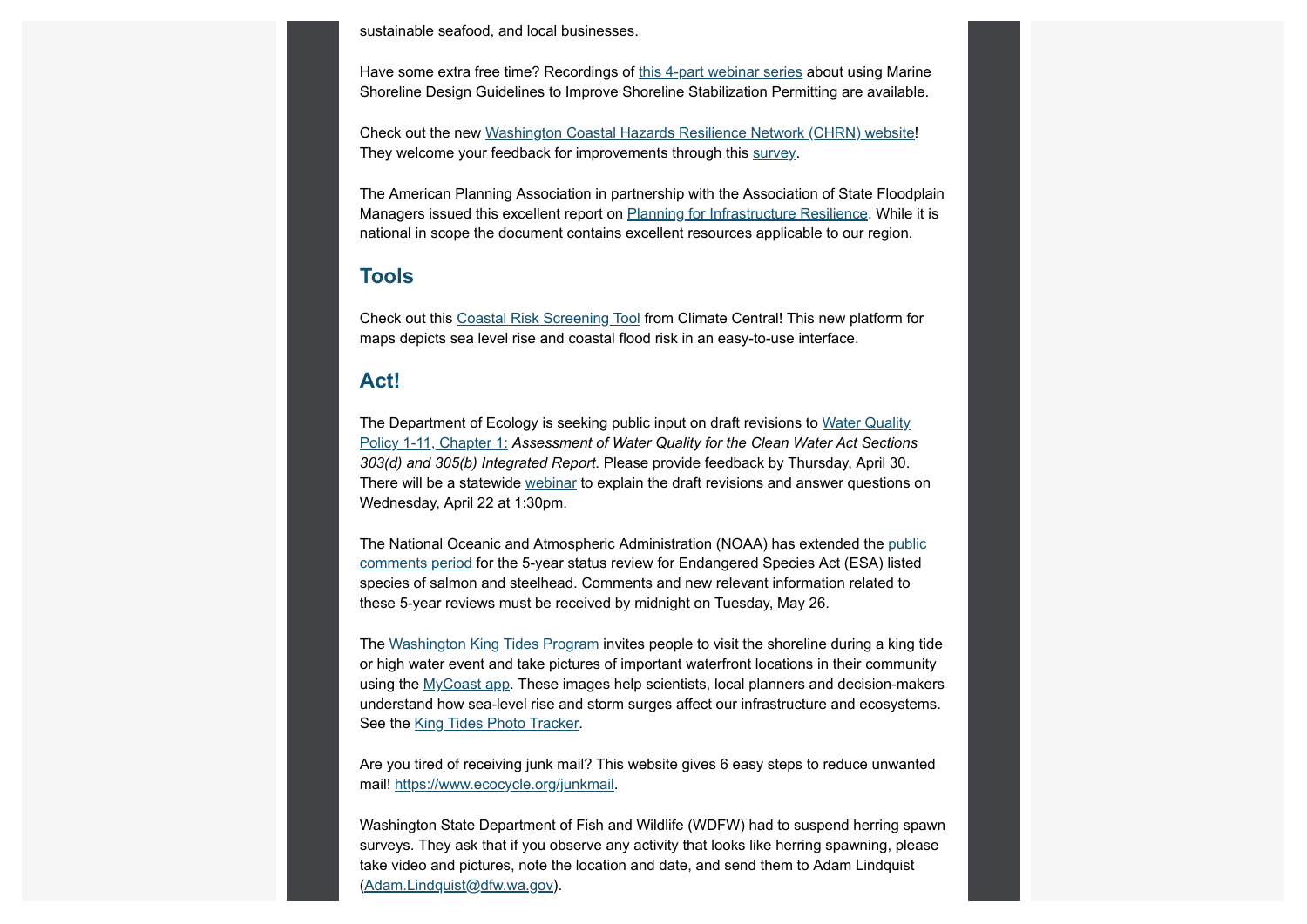

# **Events - Attend While You're At Home!**

| Thursday,<br>April 9 | The next in the EPA's Soak Up the Rain New England webinar series is<br>called Living Shorelines: Slowing Coastal Erosion and Saving Connecticut<br>Habitats. It will be from 7:30-9am PDT. Register here. |
|----------------------|------------------------------------------------------------------------------------------------------------------------------------------------------------------------------------------------------------|
| Thursday,<br>April 9 | <u>Veda Environmental</u> is offering a free webinar on best practices for planning<br>and facilitating remote meetings from 12-1pm. Email Hello@VedaEnv.com to<br>receive a link to the webinar.          |
| Tuesday,<br>April 14 | The ILIO Technical Committee will meet via WebEx from 1-3pm.                                                                                                                                               |
|                      | Wednesday, Using Flood Maps webinar, featuring Steve Lettau of the Onyx Group in                                                                                                                           |
| April 15             | Hawaii, is scheduled from 12pm-12:45pm PDT. Register here!                                                                                                                                                 |
|                      | Mednesday, SRTCC will meet via WebEx from 1-3pm.                                                                                                                                                           |